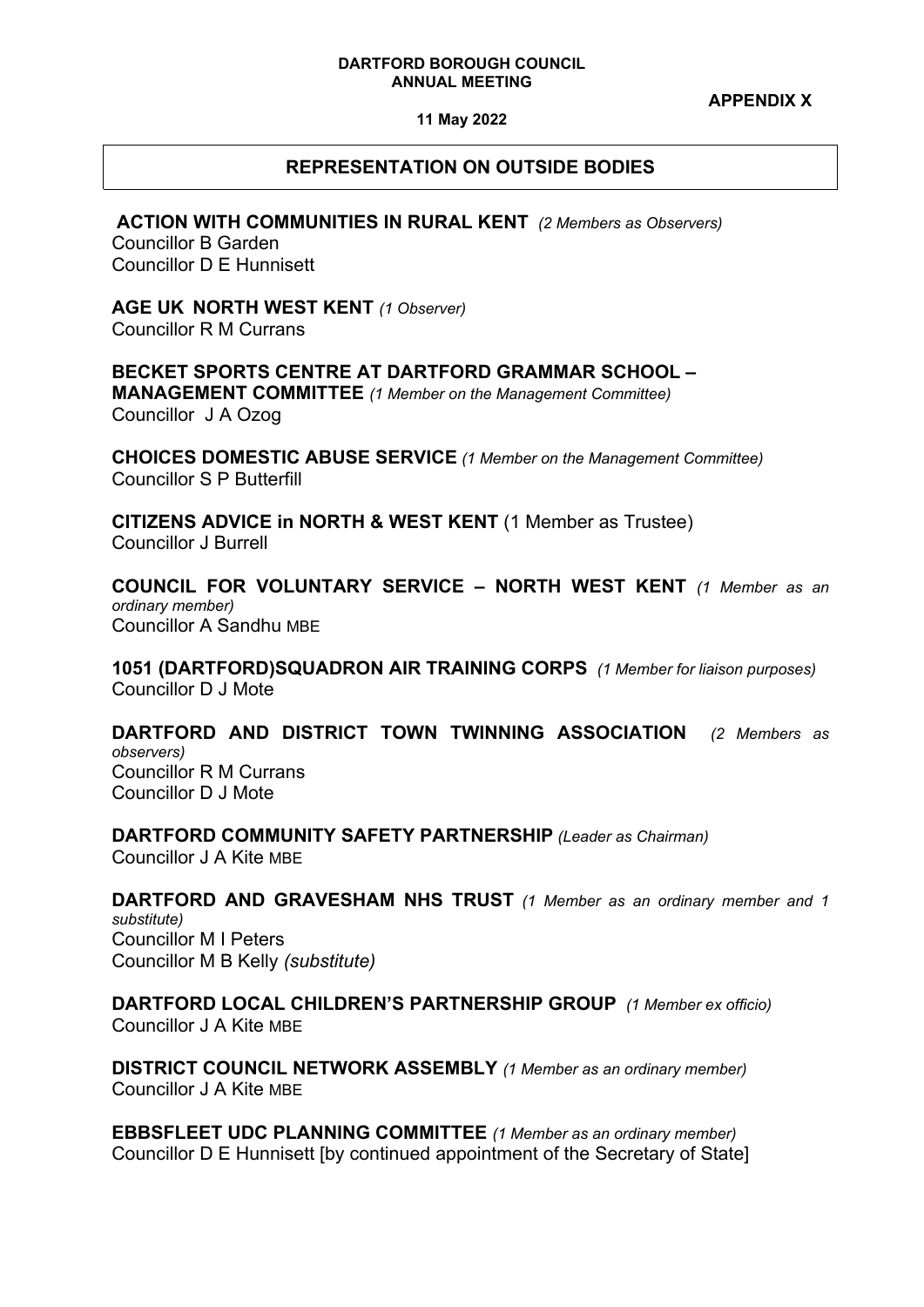### **DARTFORD BOROUGH COUNCIL ANNUAL MEETING**

**APPENDIX X**

## **11 May 2022**

**ELTHAM CREMATORIUM JOINT COMMITTEE** *(1 Member and 1 substitute, both members of the Dartford Borough Council Executive)* Councillor R J Wells

Councillor S H Brown (substitute)

**DARTFORD HEALTH INEQUALITIES GROUP** *(1 Member for the Management Committee)* Councillor M I Peters

**INGRESS PARK (GREENHITHE) MANAGEMENT LTD** *(1 Member as a director)* Councillor D J Mote

**JOYDENS WOOD RESIDENTS COMMUNITY ASSOCIATION** *(1 Member as an ordinary member)* Councillor M I Peters

**KENT COUNTY PLAYING FIELDS ASSOCIATION** *(1 Member as an Observer)* Councillor Mrs P A Thurlow

**KENT & MEDWAY BUSINESS FUND** (1 Member as ordinary member) Councillor J A Kite MBE

**KENT THAMESIDE STRATEGIC TRANSPORT PROGRAMME – STEERING GROUP** *(1 Member as an ordinary member)* Councillor J A Kite MBE

**KENT RESOURCE PARTNERSHIP MEMBERS BOARD** *(1 Member for the Management Committee and 1 substitute)* Councillor S Brown Councillor J A Kite MBE*(substitute)*

**KENT & MEDWAY ECONOMIC PARTNERSHIP** *(1 Member as an ordinary member)* Councillor J A Kite MBE

**LOCAL GOVERNMENT ASSOCIATION GENERAL ASSEMBLY** *(1 Member as an ordinary member and 1 substitute)* Councillor J A Kite MBE Councillor C J Shippam *(substitute)*

**MICK JAGGER CONSULTATIVE COMMITTEE** *(1 Member as an ordinary member)* Councillor R J Wells

Councillor R M Currans *(Substitute)*

**PATROL (Parking and Traffic Regulations outside London) Adjudication Joint Committee** *(1 member as an ordinary Member and 1 substitute)* Councillor M I Peters Councillor B Garden (Substitute)

**POLICE AND CRIME PANEL FOR KENT AND MEDWAY (JOINT COMMITTEE)**

*(1 Member as an ordinary member)* Councillor R J Wells